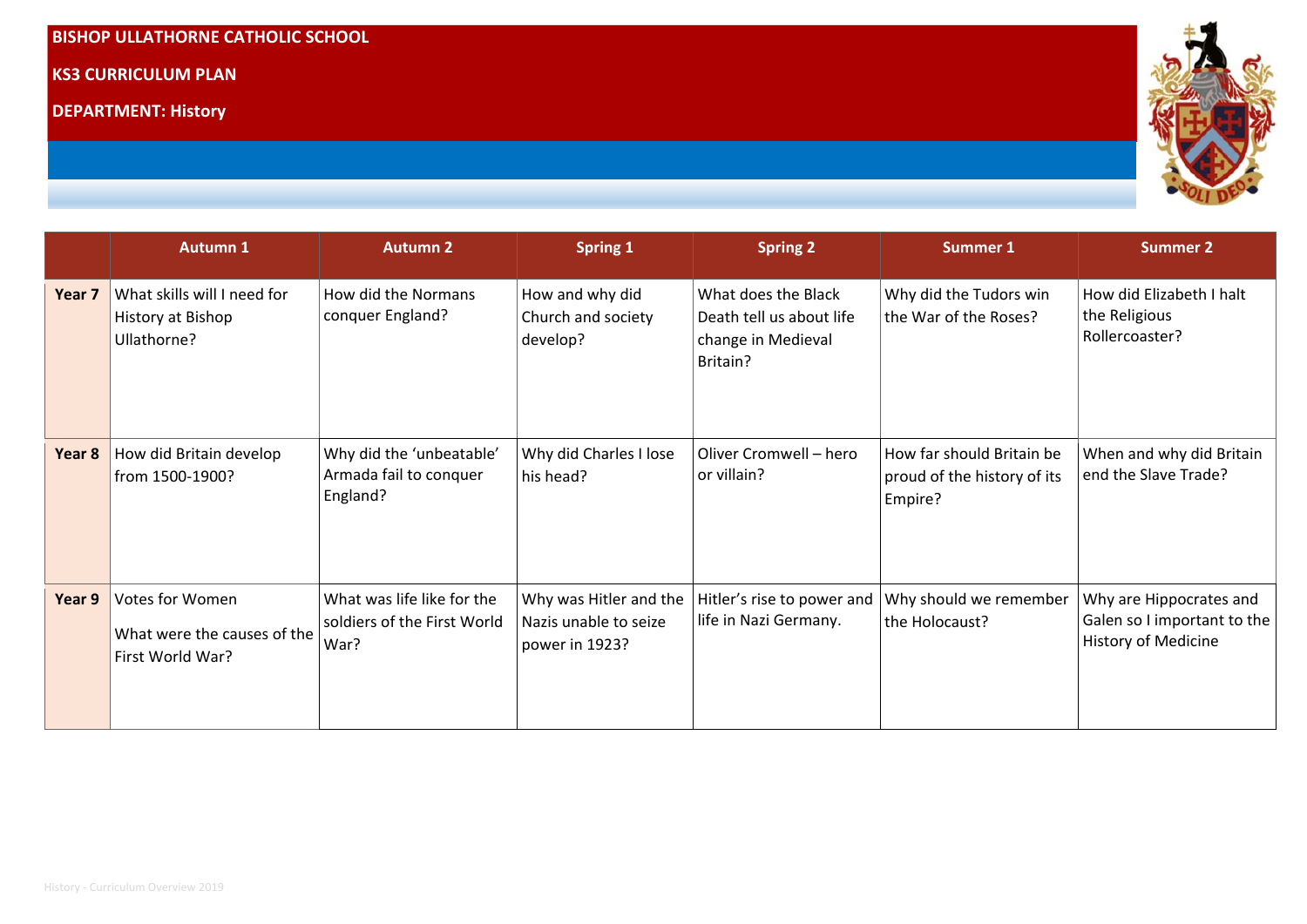# **BISHOP ULLATHORNE CATHOLIC SCHOOL**

**KS4 CURRICULUM PLAN** 

**DEPARTMENT: History** 

|           | <b>Autumn 1</b>                                                                                                                                             | <b>Autumn 2</b>                                                 | <b>Spring 1</b>                                                                                         | <b>Spring 2</b>                                                                                   | <b>Summer 1</b>                                                                         | <b>Summer 2</b>                                                                                                                    |
|-----------|-------------------------------------------------------------------------------------------------------------------------------------------------------------|-----------------------------------------------------------------|---------------------------------------------------------------------------------------------------------|---------------------------------------------------------------------------------------------------|-----------------------------------------------------------------------------------------|------------------------------------------------------------------------------------------------------------------------------------|
| Year $10$ | Paper 2 Part A -Health<br>and the people c1000-the   medicine<br>present day<br>Part one: Medicine stands<br>still<br>Part two: The beginnings<br>of change | Part 3: A revolution in                                         | Part four: Modern<br>medicine                                                                           | Paper 2 Part B - Norman<br>England, c1066-c1100<br>Part one: The Normans:<br>conquest and control | Part two: Life under the<br>Normans<br>Part three: The Norman<br>Church and monasticism | <b>Paper 1 Section B Conflict</b><br>and Tension 1890-1914<br>Part one: why did tension<br>build in Europe from the<br>1890s-1914? |
| Year $11$ | Part 2: The First World<br>War: stalemate<br>Part three: ending the war   Part one: Germany and                                                             | Paper 1 Part A Germany,<br>1890-1945<br>the growth of democracy | Part two: Germany and<br>the Depression<br>Part three: The<br>experiences of Germans<br>under the Nazis | <b>Paper 2 Revision:</b><br>Part A Medicine<br>Part B Normans (including<br>Historic Environment) | <b>Paper 1 Revision:</b><br>Part B Conflict and<br>Tension<br>Part A Germany            |                                                                                                                                    |